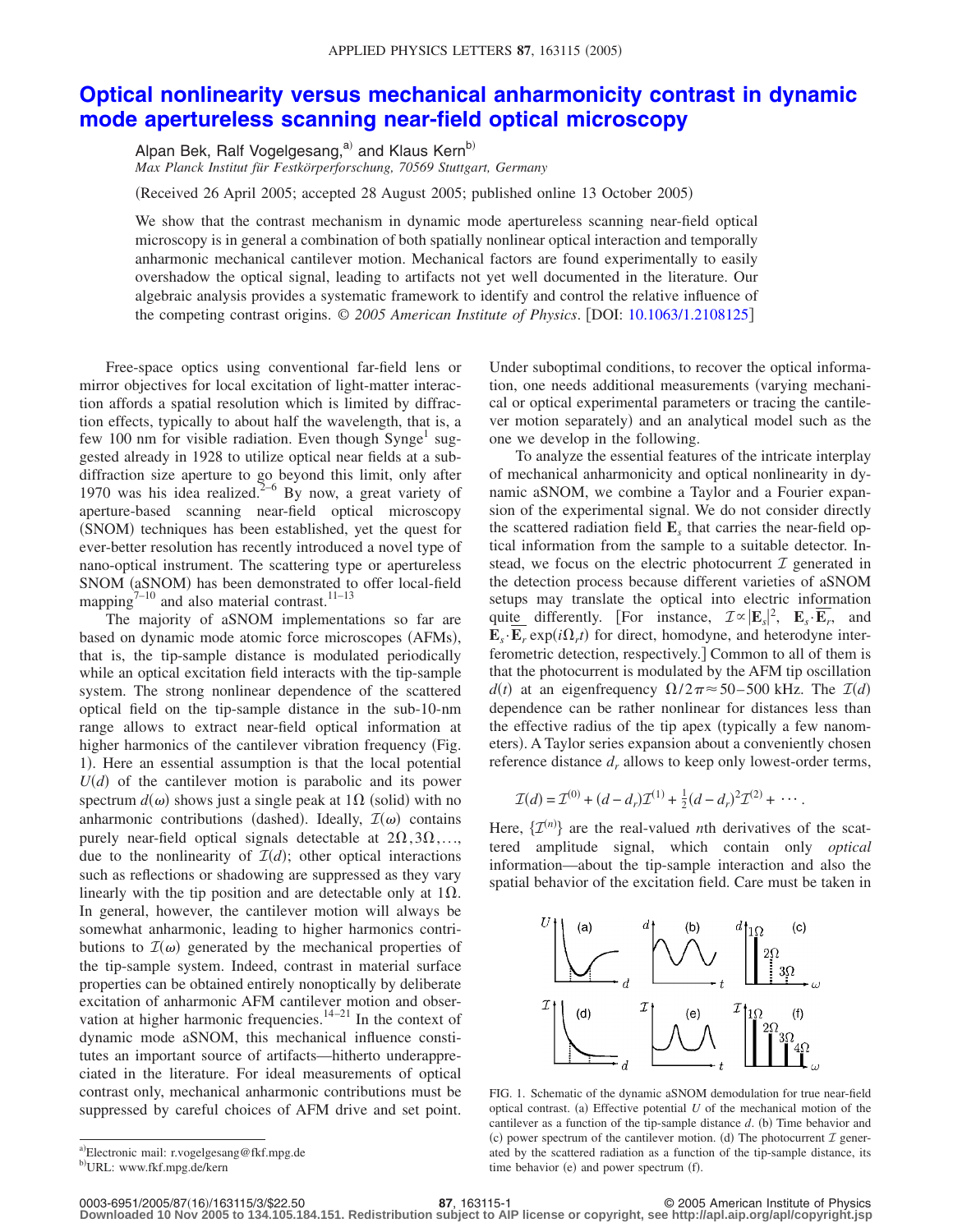

FIG. 2. An *e*-beam lithographically defined Au pattern on glass, recorded with a heterodyne interferometric aS-NOM setup at  $\lambda = 633$  nm using a Aucoated Si cantilever. (a) Topography. (b)–(d)  $S_3^+$  for increasing drive voltage at cantilever oscillation amplitude setpoints of 9, 20, and 80 nm, respectively, keeping the set point to freespace amplitude ratio constant at ~96%. (e)–(g)  $S_3^+$  for increasing the drive voltage at a constant set point of 9 nm corresponding to 84%, 42%, and 21% of the free-space amplitudes, respectively.

choosing the reference location  $d_r$ . In the present context, as we discuss an oscillating tip, the average tip location  $d_0$  is a natural choice, leading to low-order convergence. However, when the tip approaches the sample surface from afar or when the oscillation amplitude changes while in contact, the variable  $d_0 = d_r$  indirectly changes the coefficients  $\mathcal{I}^{(n)}$  as well. Therefore, while in contact, an alternative choice is the fix, lower point of the tip oscillation  $d_r = 0$ . In this case, we may consider variations in the oscillation amplitude and still the  $\{\mathcal{I}^{(n)}\}$  remain constant.

In incorporating the time dependence of the AFM tip moving in a nonharmonic potential  $U(d)$ , an appropriate ansatz is the Fourier analysis into harmonics of the oscillation frequency  $\Omega$ , where we expect only the lowest orders to be relevant. We chose the complex representation  $d(t)$  $=\sum_k d_k \exp(ik\Omega t)$ , where the complex-valued coefficients fulfill  $d_{-k} = d_k$  for real-valued  $d(t)$ . They contain strictly information about the *mechanical* properties of the tip-sample system. Notice that the average location  $d_0$  of the tip and the amplitude of vibration  $|d_1|$  are kept constant by the feedback loop of the AFM. The phase of  $d_1$  reflects the lag between drive and tip oscillation. The anharmonic coefficients  $d_k$  for  $k > 1$  contain information about the total potential (with contributions from the tip-sample interaction potentials as well as the intracantilever potential associated with bending its beam) and require a detailed model and the solution of the corresponding differential equations of motion for any more specific interpretation.

The resulting complete expansion of the electrical signal generated by the optical detector,

$$
\mathcal{I}(t) = \sum_{k} e^{ik\Omega t} \left[ \mathcal{I}^{(0)} \delta_{0k} + \mathcal{I}^{(1)} d_{k} + \frac{1}{2} \mathcal{I}^{(2)} \sum_{m} d_{k-m} d_{m} \right] + \frac{1}{6} \mathcal{I}^{(3)} \sum_{m,n} d_{k-m} d_{m-n} d_{n} + \cdots \right],
$$

contains a mixture of optical and mechanical informations. (We absorb  $d_r$  in  $d_0$  to ease the notation.) Evidently, there will be sidebands in the frequency domain at all integral multiples  $k\Omega$  of the tip vibration frequency, which, with appropriate electronics to generate the corresponding electronic reference signals, can be recorded with a lock-in amplifier independently of each other.

The action of a two-phase lock-in amplifier can be represented in the complex domain by  $(T \rightarrow \infty)$ 

$$
\mathcal{S}_k^{\pm} = \frac{1}{T} \int_0^T \mathcal{I}[d(t)] e^{\pm ik\Omega t} dt.
$$

Note that the identity relations  $\overline{S_k^+} = S_k^- = S_{-k}^+$  afford us with redundancy that compresses all obtainable information optical and mechanical—into a reduced subset, say,  $\{S_{k\geq 0}^+\},$ of all complex coefficients. An actual dual-phase lock-in amplifier measures, of course, simultaneously the two realvalued quantities  $\Re(S_k^+)$  and  $\Im(S_k^+)$ , from which the amplitude and phase of  $S_k^+$  can be determined.

One extreme case is the perfectly linear dependence of photocurrent and tip-sample distance for all  $d(t)$ ,

$$
\mathcal{S}_{k>0}^+ = \mathcal{I}^{(1)} \overline{d_k},\tag{1}
$$

which yields purely mechanical information. This can be the case, for instance, if the excitation focus is misaligned not at the apex but at the bulk of the oscillating tip.

If the Fourier spectrum of the tip oscillation is perfectly harmonic, we have the opposite extreme case for obtaining purely optical information. In the leading order, the signal recorded at  $k\Omega$ ,

$$
\mathcal{S}_{k>0}^{+} = \frac{1}{k!} \mathcal{I}^{(k)} \overline{d_1}^k, \tag{2}
$$

arises from the expansion coefficient  $\mathcal{I}^{(k)}$ . For aSNOM, we are interested in the nonlinear contributions generated by near-field optical tip-sample interactions at the tip's apex. Note that it is also possible to generate such signals solely with optical excitation fields that vary nonlinearly in space, which can be utilized to map eigenfields of nanometric structures. $22$  Indeed, in the absence of any sample, the oscillating tip may be used to characterize the focus volume of the exciting radiation and to subsequently align the tip's apex with the exact center of the focus.

The undesired effect of intermixing anharmonic mechanical contributions with the nonlinear optical information in the measured signal arises when the tip-sample motion is excited beyond the perfectly harmonic motion  $(d_k \neq 0)$  for  $k > 1$ ). For example, when observing at  $2\Omega$ , there is in general a competition between  $\mathcal{I}^{(1)}\overline{d_2}$  representing mechanical information, the term  $\frac{1}{2}\mathcal{I}^{(2)}\overline{d_1}^2$  related with optical information, as well as the mixed term  $\mathcal{I}^{(2)} d_0 \overline{d_2}$ .

 **Downloaded 10 Nov 2005 to 134.105.184.151. Redistribution subject to AIP license or copyright, see http://apl.aip.org/apl/copyright.jsp**As mentioned above, there are two main sources for undesired mechanical anharmonicities: When the cantilever is overdriven, the anharmonic beam-bending potential gives